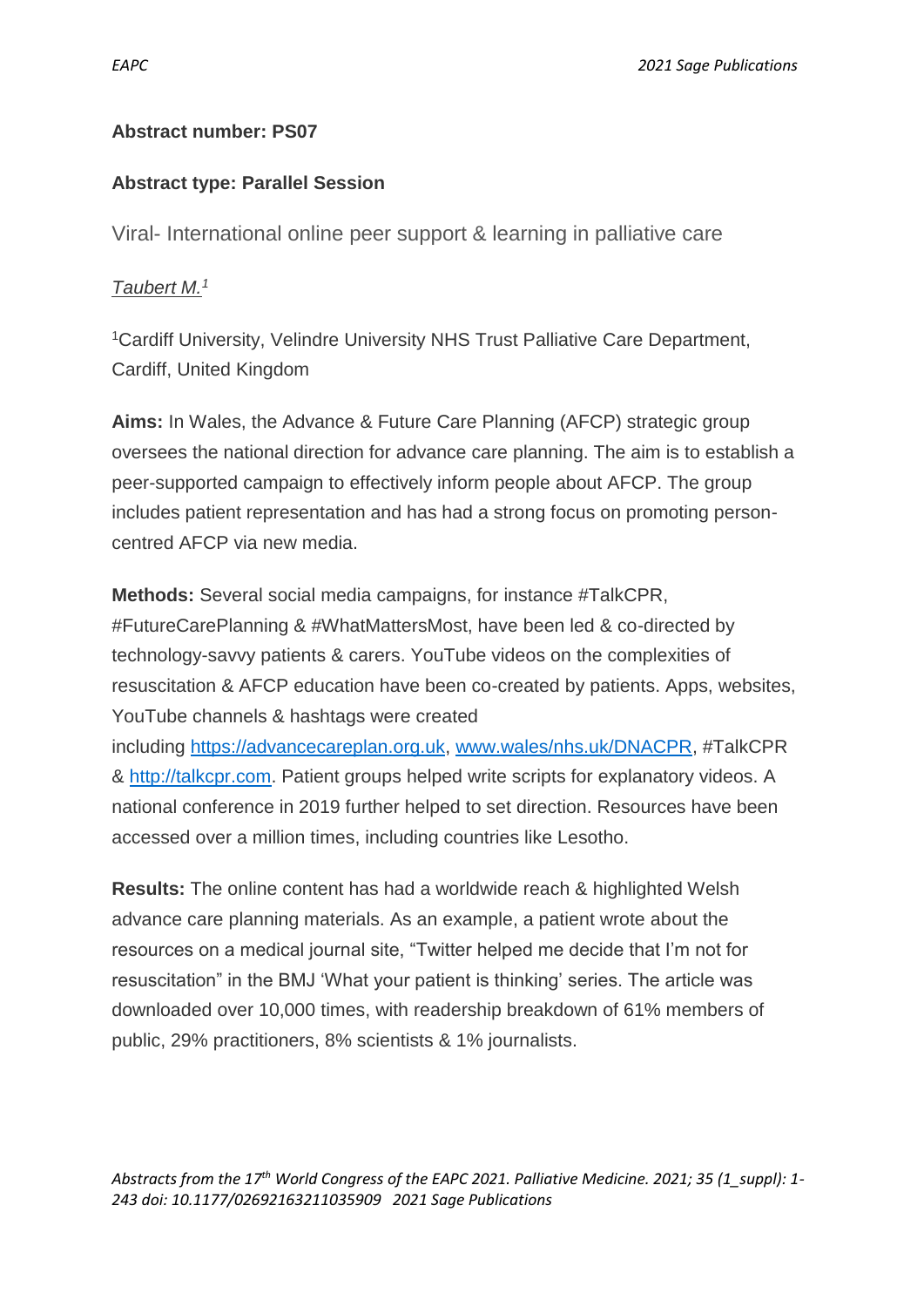**Conclusion:** Our patient & carer representatives have stated that by connecting to others in similar situations, including via social media, they found solace & felt less alone. The discussions between patients, carers & bereaved next-of-kin on Twitter that are associated with our Welsh campaign's hashtags, have made for sometimes challenging but valuable learning. Peer-support in the online world of social media is real & at present it is uncharted new territory. Moral & ethical challenges on how to recruit into, establish & maintain peer-support structures are discussed.

## **Summary:**

Peer support in social media campaigns

The Advance and Future Care Planning (AFCP) strategic group oversee the national direction of advance care planning for Wales. This is supported with oversight from the Deputy Chief Medical Officer for Wales.

Its goal is to inform the public about preparing for decision making during serious illness and nearing the end of life. Patients are represented on the group, which has promoted person-centred AFCP via new media since 2015.

In 2019 a national conference helped to set direction, with significant input and feedback from patient and carer representatives, including individuals with dementia.

Technology-savvy patients and caregivers have led and conducted several social media campaigns, such as #TalkCPR, #FutureCarePlanning, #WhatMattersMost. [1 2]

Patients have co-created YouTube videos on the complexities of cardiopulmonary resuscitation and education on AFCP. Apps, websites, YouTube channels and hashtags have been created such as AdvanceCarePlan.org.uk, Wales/nhs.uk/DNACPR, #TalkCPR, and TalkCPR.com.

Highlighting Welsh advance care planning materials, the online content has been used globally. Participants in countries as remote as Lesotho, have accessed resources over a million times.

A patient wrote, "Twitter helped me decide that I'm not for resuscitation" in the British Medical Journal series entitled What Your Patient is Thinking, on the back of the Welsh #TalkCPR hashtag campaign. The article was downloaded over 10,000 times. Sixty-one percent of readers were from the public, 29% practitioners, 8% scientists, and 1% journalists. [3]

Patients and caregivers have stated that by connecting to others in similar situations, including via social media, they have found solace and felt less alone.

*Abstracts from the 17th World Congress of the EAPC 2021. Palliative Medicine. 2021; 35 (1\_suppl): 1- 243 doi: 10.1177/02692163211035909 2021 Sage Publications*